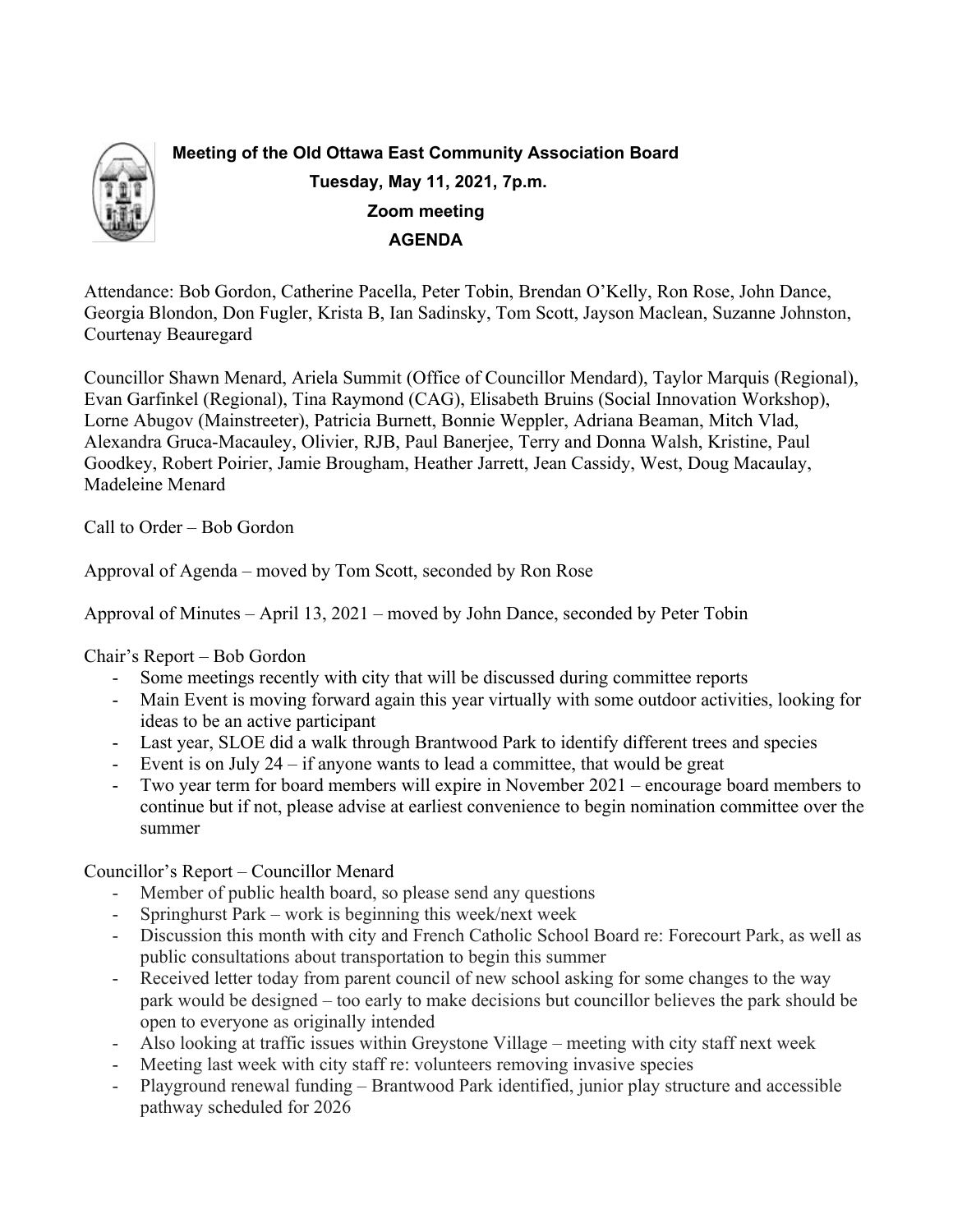- Environment Committee May 17 number of issues coming forward
- Looking to plan an Official Plan virtual meeting with other urban councillors with a focus on renters – early June
- Comment speed of traffic on Oblats since elimination of on-street parking has increased seems to be a mix of residents and people working onsite
- A parking was removed because of transit going through, having a meeting on-site next week to continue looking at the ongoing issues
- Comment When school board was originally expressing interest in building, the Forecourt Park came up – at the time, representatives from the school board gave assurances that Forecourt Park would remain community park
- A Letter includes suggestion for play structure and bushes to delineate boundary
- Q Brantwood Park can we take a look at tennis courts to make sure that doesn't get lost, supposed to happen in 2022
- $A$  will continue to push for that to happen on time
- Q can we go out and remove invasive species in a park without getting a ticket?
- A It is being outside and getting exercise
- Q any comments on Colonel By for two months? Concerns about cut-through traffic (ie: Mason, Riverdale).
- A Don't expect much cut-through in this area because of where Colonel By is blocked (ie: near convention centre/Bronson). But staff did not find out in advance so city is looking to collect data.
- Comment Sharing of greenspace between school and community done in other communities so maybe no need to set up barriers
- $A Yes$ , we have precedent elsewhere and does not want to have boundaries put up
- Q Clarify that letter re: forecourt came from parent council, not from board
- $A Yes$
- Comment unfortunate that Immaculata Field is not accessible to the community especially during the pandemic when kids need space to play
- Q Any public consultations happening re: Grand Allee Park?
- A Want it winter maintained, nothing has been decided yet re: Farmer's Market
- Q After the two condos are completed, could bus go into community on Hazel and make a circle and go out on Hazel?
- A As more development occurs, need for public transit and have to see how it functions over the next little while– hoping to get more information with meeting next week and will continue to monitor it

The Atelier project request - Élisabeth Bruins, Social Innovation Workshop

- Applying for funding for a project artistic cartography of Ottawa's Francophone community
- Funding provided by ACFO Ottawa's Bilingual Ottawa grants program
- Looking for community partnerships and support
- Collective creation workshops from September to December 2021
- Exhibit from January to March 2022
- Phyllis no funding required from OOECA, just a letter of support
- Motion that the OOECA submit a letter of support for the Atelier project Moved by Don Fugler, seconded by Phyllis Odenbach Sutton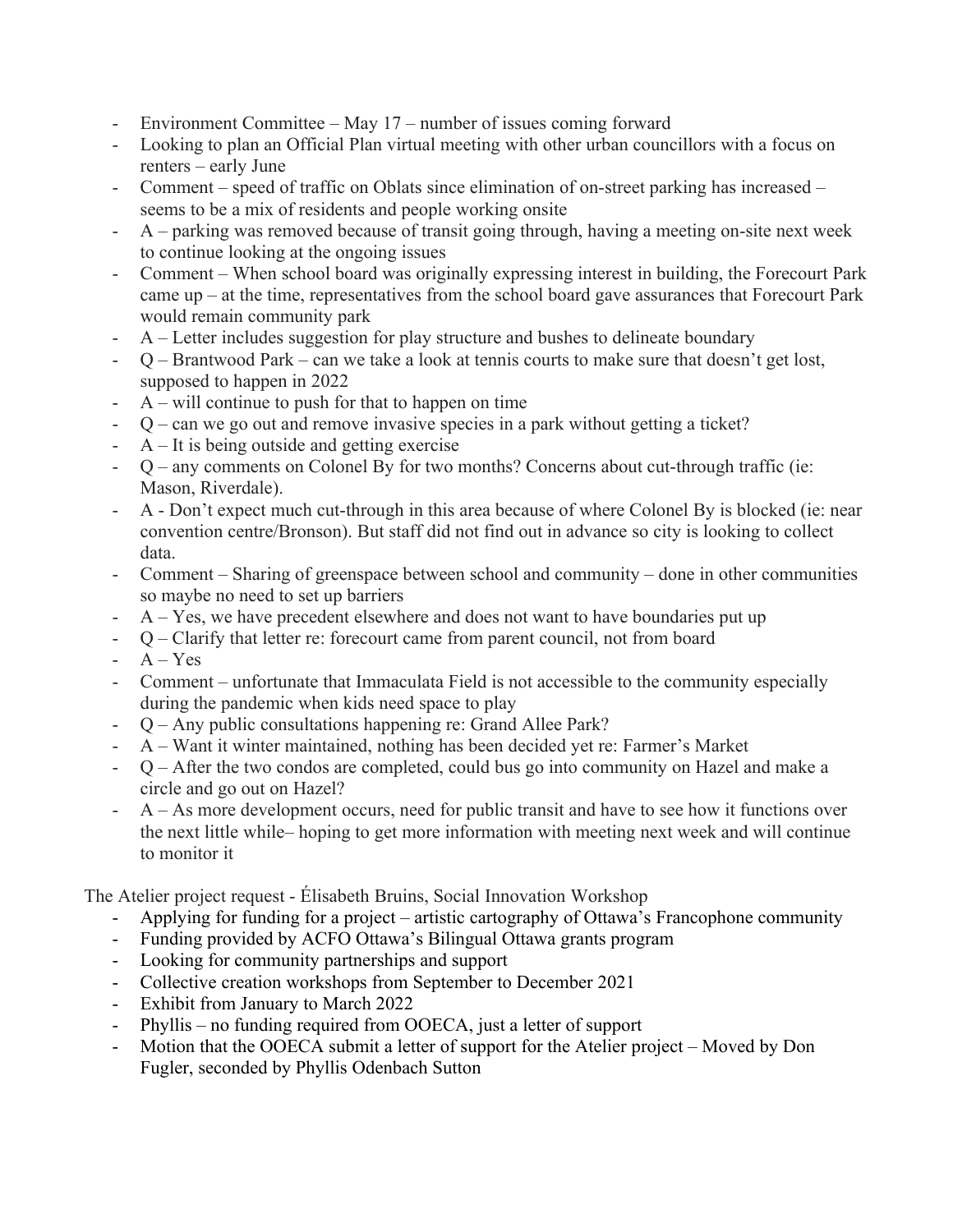Regional Update – Taylor Marquis

- Phase  $1$  fully constructed and occupied, city is reviewing street signage
- Terraces first building no update, fully constructed and occupied
- Terraces  $II$  occupancy starting in July/August
- IC (Spencer) construction to begin in June 2021 (piling and shoring will happen, will confirm duration)
- 2A and 2B occupancy is October 2021 (2A), occupancy is likely winter 2022 (2B) and tower crane removed last week
- Phase  $II$  fully constructed and occupied
- Deschatelets and chapel demolition it is underway, should be done by end of the month, then on-site grading and cleaning
- Working to finalize sale of parcel to north of Deschatelets with school board
- Flexiposts to be installed on multi-use pathway
- 30m shoreline corridor still in progress in Phase II washout along river last fall and can't go into water until fish spawning/migratory season is done so not until summer
- Grand Allee Park working on construction drawings with the city, 2015-2016 concept plans include discussion of farmer's market
- Forecourt Park more conversations need to happen for further direction
- Phase III pre-consulted with city about plans, also with planning committee hoping to make formal site plan submission in June/July 2021, shouldn't be any amendments sought)
- Conceptual back-to-back townhomes will be last to be developed, tight on parking right now so that will wait
- Unit count everything but retirement is  $957$  units
- Q how many storeys?
- $A 7$  storeys at the back
- Q Hearing about a dog run on top of building 2A? (someone read it in an ad for the Meillieur)
- $A$  not aware of that, will look into it
- Q What amount of input does Regional have with city about what traffic will look like on Oblats?
- A when we plan for submission, we plan for studies/reports the city makes final decision to sign off and approval, Regional can make suggestions but city has final say
- $Q S$  curve at the end of the MUP people have created a mountain bike trail can that be addressed?
- A Have tried to address it but people continue to use it
- Q Any timeline for building façade for 2A?
- A Should start imminently
- Q Can you send an updated unit count?
- A Yes OOE secondary plan minimum target of 1000 units, currently at 957 but if you include retirement residence then it's 1100

Treasurer's Report – Don Fugler

a. Current balance is \$17,539.13. No changes from last month.

CAG report - Tina Raymond

- Main Event is scheduled for July 24
- Would like input from OOECA by mid-June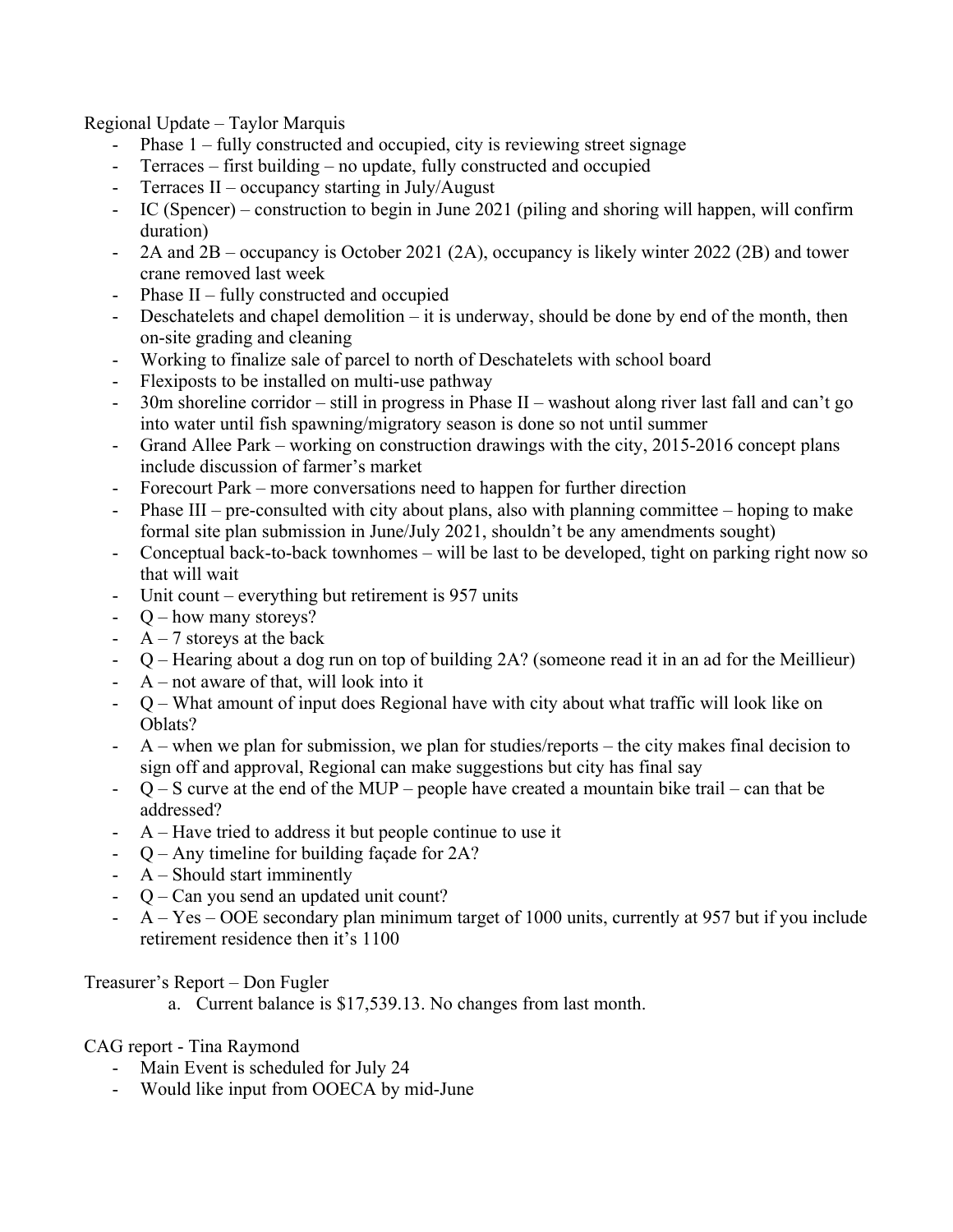- Attending CAG meetings some money issues (ie: salaries) are discussed that wouldn't be open to the public
- Moving forward with planning for camps, summer programming

Ward Boundary appeal update – John Dance (\*Please see attachment after committee reports)

Decision has been reversed by city

Invasive species discussion - Phyllis Odenbach Sutton

- City appreciates our efforts to remove invasive species but wanted to make sure things were disposed of properly
- Items put in paper bags and clearly labeled and picked up by city
- Will be putting in plastic bags, seeds/flowers of garlic mustard can last for five years
- Discussion about whether an agreement is necessary in order to do this work no formal agreement required
- Questions about insurance shared with city staff
- Soil remediation in Springhurst wasn't done on hillside or shoreline so city has concerns about going in that area but it will be done where possible
- Always looking for more volunteers

Committee reports (\*all received reports attached below)

- Transportation Tom Scott Greenfield/Main/Hawthorne meeting this past month, outcome was a bit mixed
	- o Agreement with NCC to install pedestrian crossing at Colonel By/Main Street
	- o Hydro wires also to be undergrounded on Hawthorne subject to funding
	- o Work in progress for safer cycling access north of Hawthorne intersection on Main Street
	- $\circ$  Traffic on Greystone development ongoing concerns, asking city to rerun traffic studies from 2015
	- $\circ$  Q Which direction are certain streets supposed to run one-way (ie: south to north)?
	- $\circ$  A Supposed to be half feed to different streets so not everything exits onto Clegg
	- $\circ$  Comment seems like a lot is being packed into this space with little regard to traffic impact on Main
- Lansdowne John Dance
	- o See attached report
	- $Q -$  why is whole place dug up?
	- $\circ$  A for the trees and better irrigation
- Communications Bob Gordon no report
- FCA Ron Rose
	- o See attached report found out yesterday that city's report will come out end of May, early June
- Corners on Main and Greystone Village Peter Tobin
	- $\circ$  See attached report maybe invite owners of sister's building to an upcoming meeting (September 2021?)
	- $\circ$  Q Safe to assume nothing has been discussed about maintenance of trees, parks?
	- $\circ$  A Correct, no discussions
	- o Ariela have reached out to director of Smart Living Properties, have raised issue of maintenance of park – have not heard back yet but will continue to follow up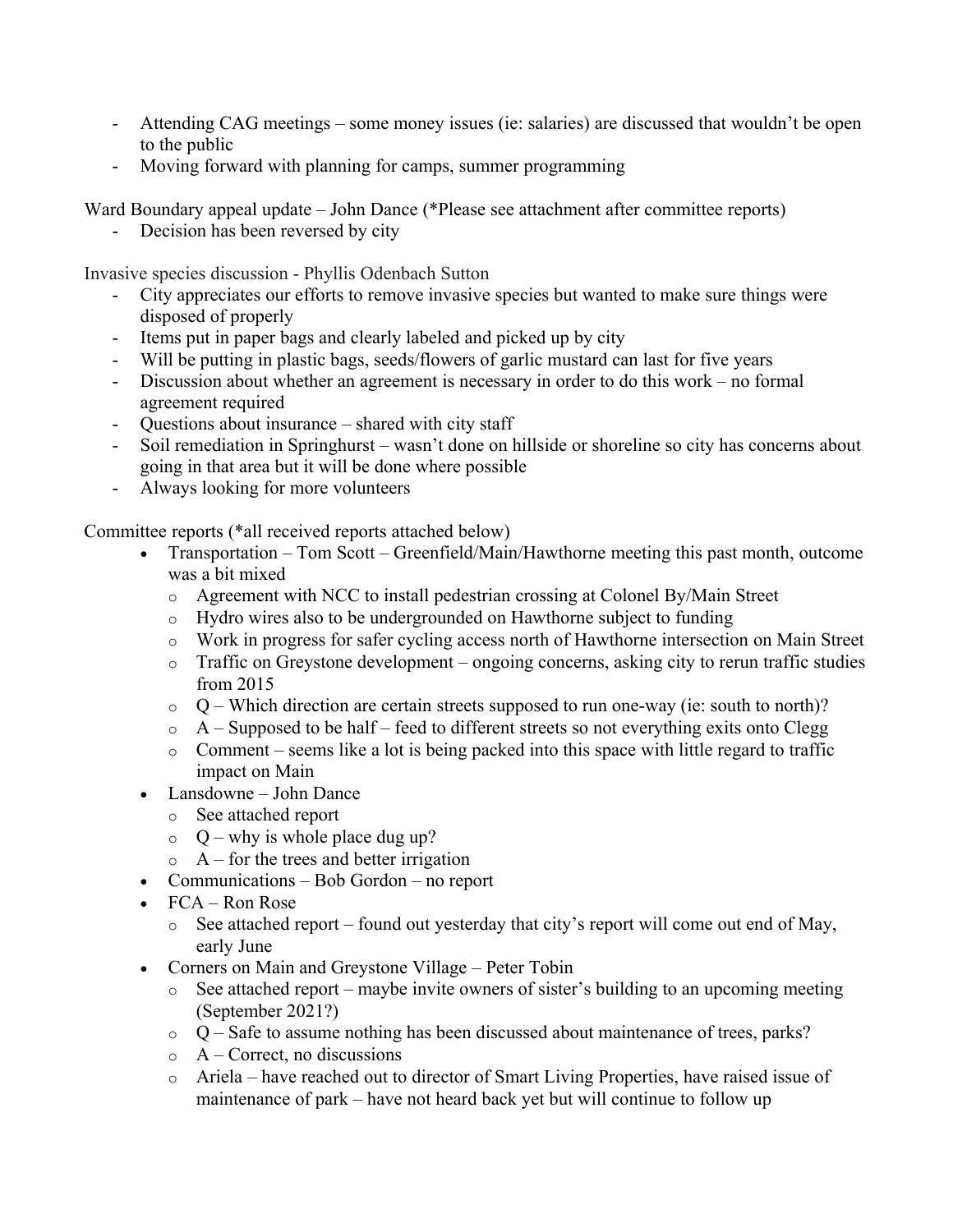- $\circ$  Q If someone has the history of what happened to connectivity to Corners on Main and Sister's statue and garden, if they could send an email to Ron, it was a major feature of the early plans
- $\circ$  A had heard that space was registered with city but couldn't be found
- Parks and Greenspace Brendan O'Kelly
	- o Parks clean up on hold with lockdown
	- $Q can't cleaning up park be considered outside exercise?$
	- $\circ$  A it's overseen by the city and it's just not deemed essential service
- Membership Suzanne Johnston
	- o Looking for more volunteers and how to do online memberships
- Planning Ron Rose
	- o See attached report
- SLOE Jayson MacLean
	- o Ash trees and heritage designation not sure if these two trees will qualify but would still like to put in an application to the province
	- o SLOE started a Facebook page and encourages everyone to join it, interested in discussions on energy retrofitting of houses and build a database of information to share with the community
- Health and Safety Courtenay Beauregard
	- o No report

New Business

- May  $19 7:30p$  Mainstreeter social issues panel on community advocacy
- Krista  $B$  moving out of the neighbourhood so will be stepping down from the board after the June 2021 meeting

Date of Next Meeting – June 8, 2021

Adjournment – moved by Tom Scott, seconded by Phyllis Odenbach Sutton

Attachments:

## **Committee reports:**

# **Corners on Main and Greystone Village – Peter Tobin**

We received an email from Senior VP David Chick of Domicile confirming that the sale of the convent property closed on April 28 2021. Colliers International who assisted Domicile in the sale announced the sale price as \$12.527 million. The new owners, in a partnership agreement will be Forum Equity Partners (Toronto) and Smart Living Properties (Ottawa). After considerable persistance on my part, SLP finally acknowledged my emails but said there was nothing to report at this early stage.

It looks like Forum Equity which has an impressive portfolio including the Shenkman Centre in Orleans will be the owner and SLP the developer/management company. Smart Living has a number of Sandy Hill properties geared to uO students and Algonquin Place near the College.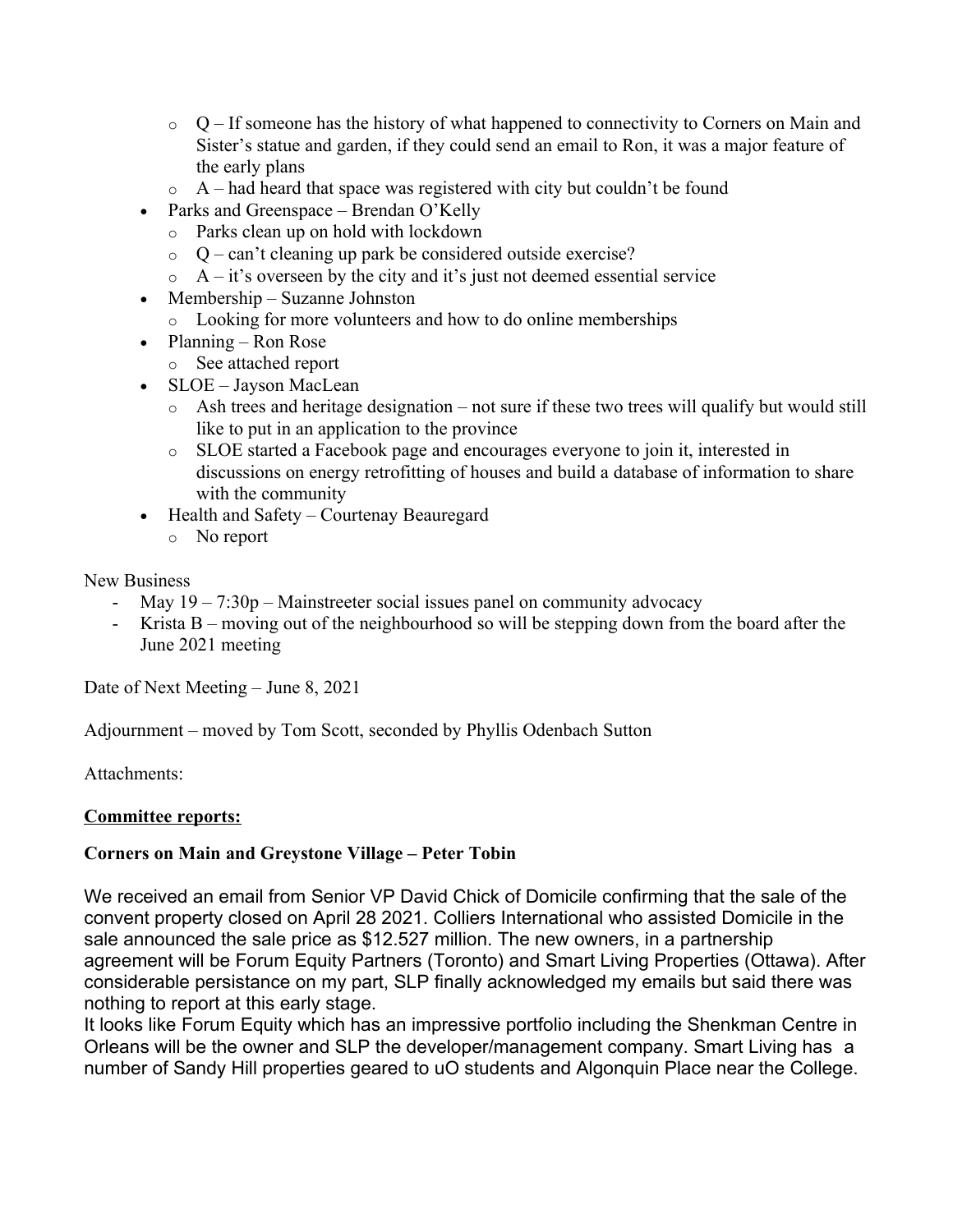The demolition of the chapel wing is well under way. Regional has started advertising for rental accommodation in the Milieu ( aka 2A).

## Lees Apartments

Some weeks ago a maintenance worker from Rideau East apartment at 170 Lees attempted a DIY water diversion effort on the slope running down from the Rideau East parking lot towards the MUP. That slope is on City property and in the opinion of many, myself included that effort is not only a mess but ineffective. I alerted the city recently and a 'request for service' has been filed. Doug McLean of Rideau East said he would take a look at the area to see what could be done to ameliorate the site.

## **Lansdowne Committee – John Dance**

## *1. Review of Lansdowne's Sustainability and Financial Viability of Operations and Partnership*

Five months ago City Council approved the conduct of the above-noted review which is to be completed by July. The review is to examine operating and capital requirements and to identify ways to "increase foot traffic on the site, including options to enhance animation, improve public amenities, assessing aging infrastructure and increasing the density on the site."

A staff working group along with OSEG are tasked with doing the work, guided by two "council sponsors groups," with one group focused on how to enhance the site through greater animation and use of amenities, and the other examining the planning and infrastructure aspects of the site. Councillor Shawn Menard sits on both groups.

A "stakeholder sounding board," on which OOECA (Bob Gordon, Ron Rose, John Dance) is represented, was also established to provide input.

The first zoom meeting of the stakeholder sounding board occurred May 5, about two months before the review is to be completed. No substantive information was provided in advance and no terms of reference for the review have been shared.

- The focus of the meeting was on the deteriorating condition of the site, particularly the northside stands which were built in 1967. However, during the multi- million dollar redevelopment of Lansdowne completed seven years ago the north-side stands and the arena were upgraded.

- In advance of the meeting, Councillor Menard shared what he had heard, i.e., the basics that the City/OSEG working group is considering: new north-side stands and arena with housing on top; long term canal interaction/animation with the site; the connection between the two stands. At the meeting itself there was no substantive information or discussion of these "basics."

- Councillor Menard has asked for a full transportation study to spur on more local and safe connectivity and he has made it clear that "the retention of greenspace public realm is incredibly important and that the model of having the publicly run portion of the site must remain."

Community representatives at the meeting stressed the need for full community consultation on any changes. However, it wasn't clear whether there would even be a second meeting of the "stakeholder sounding board," before the review is provided to Council, let alone whether there would be any broad community consultation.

Mark Goudie, OSEG CEO, spoke of the north-side stands' "functional obsolescence" and "errors made when designed." He said load restrictions prevent OSEG from using the stadium and the inside arena simultaneously.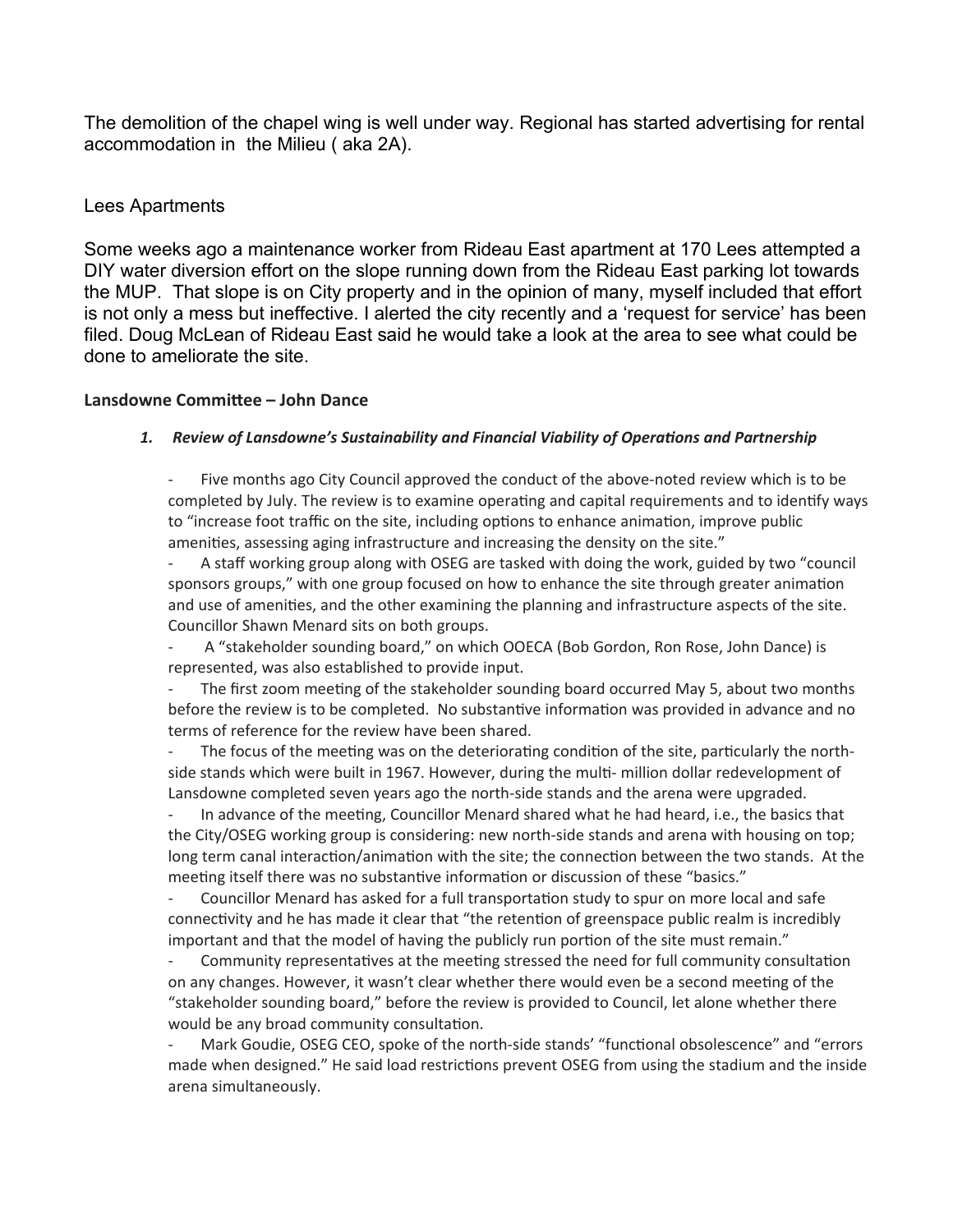Dan Chenier, the City's general manager of parks, recreation and cultural services, outlined infrastructure challenges with the Aberdeen Pavilion ("almost 50 significant leaks") and the Horticulture Building (needs air conditioning for summer events).

## *2. Aberdeen Square Improvements*

- OSEG's proposed improvements for Aberdeen Square will now be considered within the context of the above-noted review. The K1S community associations and residents objected to the proposed improvements noting that they do not adequately respect the heritage of the pavilion, are too large and should not be the priority improvements.

The OSEG-proposed stage would also have been more than twice the size allowed by the legal agreement relating to the Casino Lac Leamy's funding of the improvements.

#### - *3. Aberdeen Pavilion Work*

"The City is undertaking some necessary structural repairs to the end walls of the Aberdeen Pavilion," Councillor Menard reported in his May newsletter. The project involves straightening and strengthening several interior steel columns and securing the end walls to the steel structure to better ensure the structure's integrity. These interior elements form part of the designation but the proposed intervention will be very discrete, distinguishable only upon close inspection.

This project is part of a larger scope of repair/restoration work identified for the Aberdeen Pavilion over the next several years; however this work is considered to be immediately necessary.

## *4. Aberdeen Square Trees*

- 20 of the 32 trees will be replaced and the remaining trees are fully expected to recover and endure, says Mark Goudie. The species of the trees being replaced will be diversified and those being newly planted will be a mixture of; celebration maple/silver maple/ginko and American elm. Completion of the tree replacement is scheduled for the week of May 20, 2021.

- Goudie noted there "is no singular reason for the tree decay but rather it is a compilation of a number of different factors including exposure to pollutants due primarily to road salt, low oxygen and air exchange in the soils, absence of aeration pipes, and the drainage system..."

## Planning Committee report – Ron Rose

The Planning Committee had a brief meeting on April 27th.

Regional Group gave a summary of their current plans for Phase III of the Greystone Development. Regional will make any changes required based on the Committee's reaction to the presentation, and present their final plans to the community at a future meeting of the Old Ottawa East Community Association board.

The committee also discussed the expected next steps in the development of the new Official Plan. We expect the City to publish a report they are calling an "As We Heard It" report, which will summarize, by ward, the responses they have received to the draft Official Plan. We expect that this report will also indicate some initial changes the City is prepared to make as a result of comments received. The Committee members will be taking a close look at that report when it appears to see if the comments from Old Ottawa East have been heard, and whether the City is ready to accommodate our requests, particularly with regard to changes to the transact boundary between the Downtown and the Inner Urban transacts.

## FCA Report – Ron Rose

The April meeting of the FCA took place on Wednesday, April 14th, via Zoom.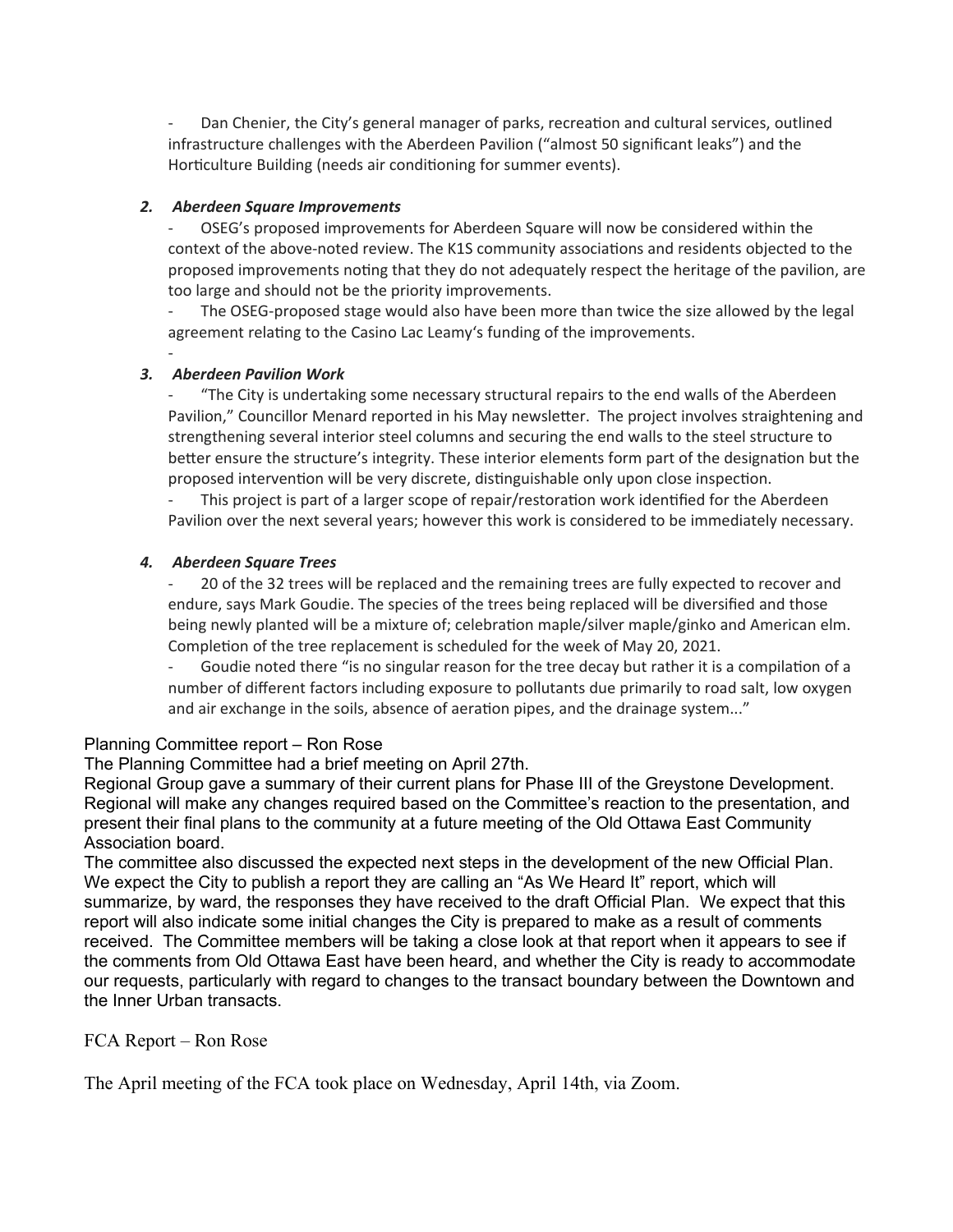The Alta Vista Community Association was the virtual host for the meeting. In her welcoming remarks, the Chair of the AVCA mentioned that many of her residents were strongly in favour of the Alta Vista Transportation Corridor, In the expectation that it would get traffic off of local streets. The major topic of discussion was the proposed City policy on short-term rentals, aka AIRBnB. Most Community Associations were in favour of the proposed policy, with only a few questions of clarification posed. The policy was subsequently passed by Council,

The other major item of business concerned the Chair's update on the Official Plan. He reported that a few members of the FCA executive had met with staff earlier that week for an update. Highlights include:

-a report on feedback received, referred to as the "As we heard it" report, will be released in early May. It will cover comments received, by ward, and some initial reactions to those comments. -this "As We Heart It" report may also include some changes that staff plan to make, such as eliminating the Evolving neighbourhood overlay, and possible realignment of some of the Transact boundaries. -the next draft of the OP will be released in August with a public consultation to be held mid-late August. This draft would then go to Committees on the 13, 14 and 15th of September, and subsequently to Council in late September, for final approval.

The meeting also discussed the possibility of the FCA hiring a consulting firm to help improve its lobbying efforts. No decision was reached.

The FCA held a workshop on advocacy on May 6th. Approximately 50 people participated.

Residents of Old Ottawa East interested in advocacy should participate in the workshop organized by the Mainstreeter to be held May 19th on line.

# **Ward Boundary Update and Conclusion**

# John Dance

- On April 14, 2021, City Council approved the reversal of its earlier decision to transfer the University of Ottawa's Lees Avenue campus from Capital Ward (and Old Ottawa East) to Rideau-Vanier.
- The reversal resulted from OOECA appealing Council's December decision to the Local Planning Appeals Tribunal.
- In background information provided to councillors, City Clerk Rick O'Connor said that the City's legal services engaged in discussions regarding the appeals with each appellant/appellant's counsel..." However, these "discussions" with OOECA consisted of one email from city lawyer Tim Marc simply saying, "City staff are prepared to seek instructions from Council to seek modifications to the above bylaw by the Local Planning Appeal Tribunal to reinstate the boundary… I trust that the Old Ottawa East Community Association will find this satisfactory."